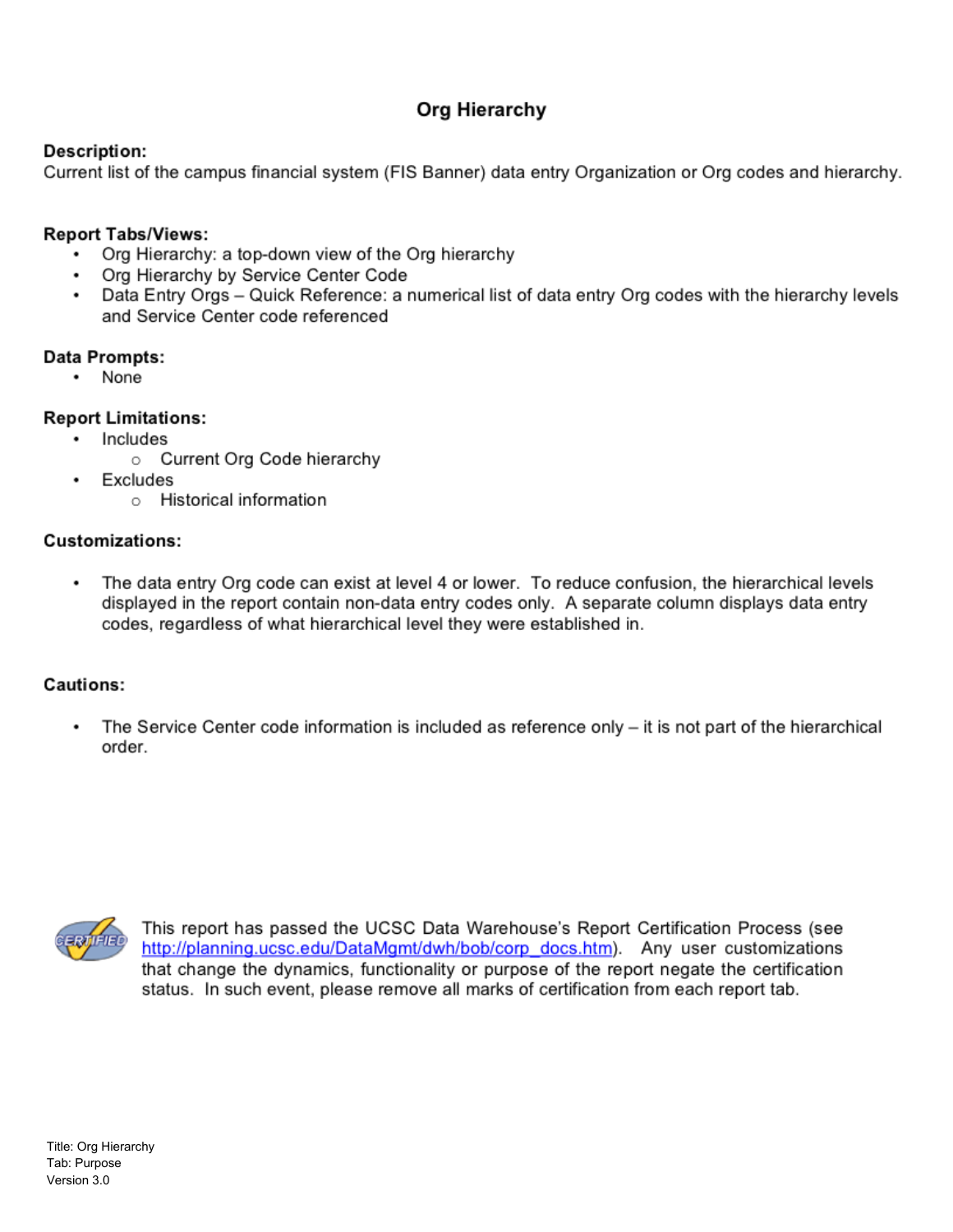**Small Sampling for Demonstration**

| Lvl 1 | Lvl <sub>2</sub> | Lvl3              | Lvl4              | LvI <sub>5</sub>     | Lvl <sub>6</sub>     | Data Entry Org and Title                     |
|-------|------------------|-------------------|-------------------|----------------------|----------------------|----------------------------------------------|
|       | 1 TOTAL CAMPUS   |                   |                   |                      |                      |                                              |
|       |                  | 11 ACADEMIC UNITS |                   |                      |                      |                                              |
|       |                  |                   | 113 DIVISION NAME |                      |                      |                                              |
|       |                  |                   |                   | 1516 DEPARTMENT NAME |                      |                                              |
|       |                  |                   |                   |                      | SUB-GROUPING         |                                              |
|       |                  |                   |                   |                      |                      |                                              |
|       |                  |                   |                   |                      |                      | XXXXXX AND ORG TITLE                         |
|       |                  |                   |                   |                      |                      | XXXXXX AND ORG TITLE                         |
|       |                  |                   |                   |                      |                      |                                              |
|       |                  |                   |                   |                      | SUB-GROUPING         |                                              |
|       |                  |                   |                   |                      |                      |                                              |
|       |                  |                   |                   |                      |                      | XXXXXX AND ORG TITLE                         |
|       |                  |                   |                   |                      |                      | XXXXXX AND ORG TITLE                         |
|       |                  |                   |                   |                      |                      | XXXXXX AND ORG TITLE<br>XXXXXX AND ORG TITLE |
|       |                  |                   |                   |                      |                      | XXXXXX AND ORG TITLE                         |
|       |                  |                   |                   |                      |                      | XXXXXX AND ORG TITLE                         |
|       |                  |                   |                   |                      |                      | XXXXXX AND ORG TITLE                         |
|       |                  |                   |                   |                      |                      |                                              |
|       |                  |                   | 114 DIVISION NAME |                      |                      |                                              |
|       |                  |                   |                   |                      | 1813 DEPARTMENT NAME |                                              |
|       |                  |                   |                   |                      | SUB-GROUPING         |                                              |
|       |                  |                   |                   |                      |                      |                                              |
|       |                  |                   |                   |                      |                      | XXXXXX AND ORG TITLE                         |
|       |                  |                   |                   |                      |                      | XXXXXX AND ORG TITLE                         |
|       |                  |                   |                   |                      |                      | XXXXXX AND ORG TITLE                         |
|       |                  |                   |                   |                      |                      | XXXXXX AND ORG TITLE                         |
|       |                  |                   |                   |                      |                      | XXXXXX AND ORG TITLE<br>XXXXXX AND ORG TITLE |
|       |                  |                   |                   |                      |                      | XXXXXX AND ORG TITLE                         |
|       |                  |                   |                   |                      |                      | XXXXXX AND ORG TITLE                         |
|       |                  |                   |                   |                      |                      |                                              |
|       |                  |                   |                   |                      |                      |                                              |
|       |                  |                   |                   |                      |                      |                                              |
|       |                  |                   |                   |                      |                      |                                              |
|       |                  |                   |                   |                      |                      |                                              |

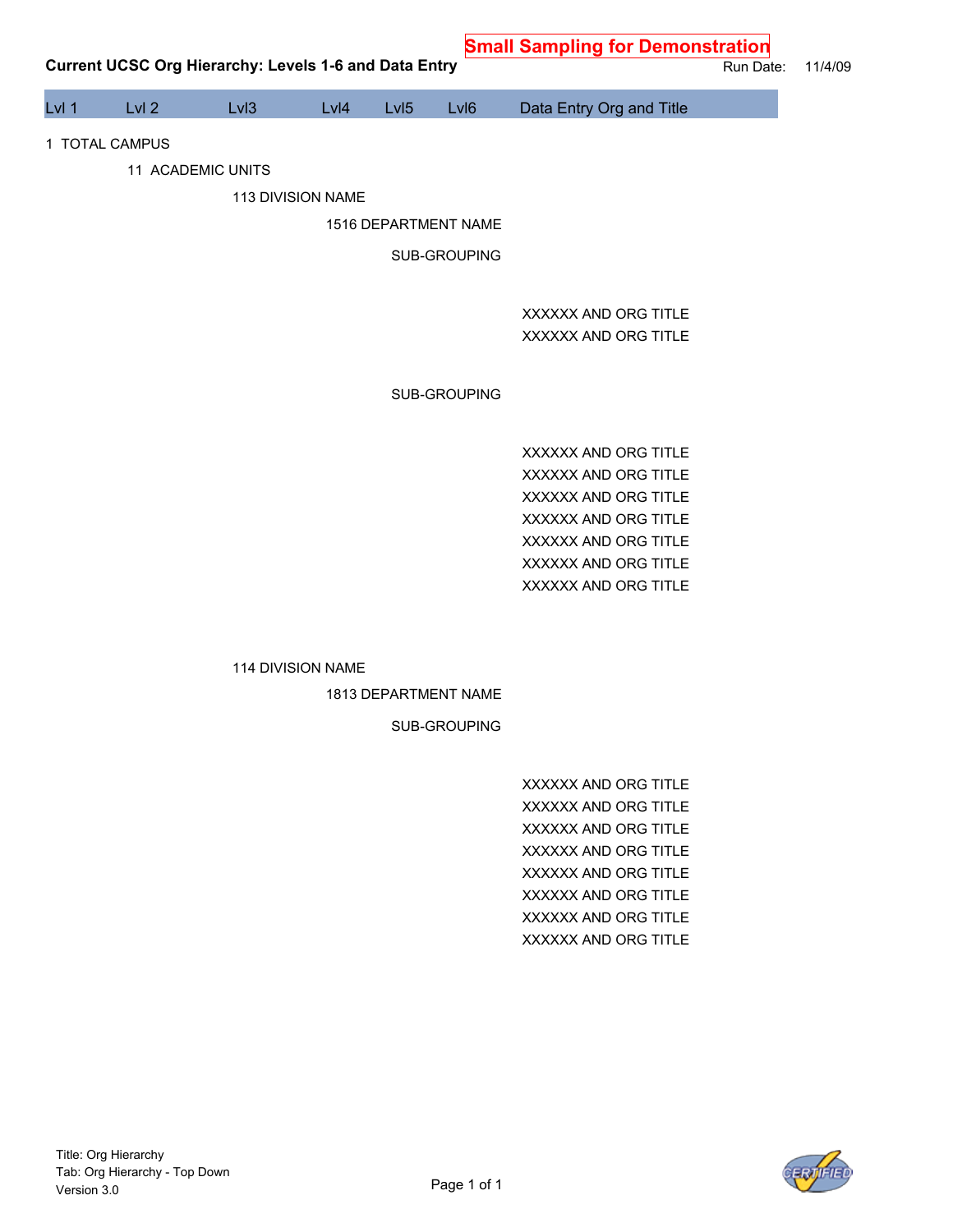|                   |       | <b>Current UCSC Org Hierarchy: By Service Center</b> |                   |                  |                      | <b>Small Sample for Demonstration</b> | Run Date: |
|-------------------|-------|------------------------------------------------------|-------------------|------------------|----------------------|---------------------------------------|-----------|
| Svc Ctr           | Lvl 2 | Lv <sub>13</sub>                                     | Lvl4              | LvI <sub>5</sub> | LvI6                 | Data Entry Org and Title              |           |
| <b>NSBO</b>       |       |                                                      |                   |                  |                      |                                       |           |
|                   |       | 11 ACADEMIC UNITS                                    |                   |                  |                      |                                       |           |
|                   |       |                                                      | 113 DIVISION NAME |                  |                      |                                       |           |
|                   |       |                                                      |                   |                  | 1516 DEPARTMENT NAME |                                       |           |
|                   |       |                                                      |                   |                  | SUB-GROUPING         |                                       |           |
|                   |       |                                                      |                   |                  |                      | XXXXXX AND ORG TITLE                  |           |
|                   |       |                                                      |                   |                  |                      | XXXXXX AND ORG TITLE                  |           |
|                   |       |                                                      |                   |                  |                      |                                       |           |
| NSBO <sub>2</sub> |       |                                                      |                   |                  |                      |                                       |           |
|                   |       | 11 ACADEMIC UNITS                                    | 113 DIVISION NAME |                  |                      |                                       |           |
|                   |       |                                                      |                   |                  | 1516 DEPARTMENT NAME |                                       |           |
|                   |       |                                                      |                   |                  | SUB-GROUPING         |                                       |           |
|                   |       |                                                      |                   |                  |                      |                                       |           |
|                   |       |                                                      |                   |                  |                      | XXXXXX AND ORG TITLE                  |           |
|                   |       |                                                      |                   |                  |                      | XXXXXX AND ORG TITLE                  |           |
|                   |       |                                                      |                   |                  |                      | XXXXXX AND ORG TITLE                  |           |
|                   |       |                                                      |                   |                  |                      | XXXXXX AND ORG TITLE                  |           |
|                   |       |                                                      |                   |                  |                      | XXXXXX AND ORG TITLE                  |           |
|                   |       |                                                      |                   |                  |                      | XXXXXX AND ORG TITLE                  |           |
|                   |       |                                                      |                   |                  |                      | XXXXXX AND ORG TITLE                  |           |
| SOCSCI            |       |                                                      |                   |                  |                      |                                       |           |
|                   |       | 11 ACADEMIC UNITS                                    |                   |                  |                      |                                       |           |
|                   |       |                                                      | 114 DIVISION NAME |                  |                      |                                       |           |
|                   |       |                                                      |                   |                  | 1813 DEPARTMENT NAME |                                       |           |
|                   |       |                                                      |                   |                  | SUB-GROUPING         |                                       |           |
|                   |       |                                                      |                   |                  |                      | XXXXXX AND ORG TITLE                  |           |
|                   |       |                                                      |                   |                  |                      | XXXXXX AND ORG TITLE                  |           |
|                   |       |                                                      |                   |                  |                      | XXXXXX AND ORG TITLE                  |           |
|                   |       |                                                      |                   |                  |                      | XXXXXX AND ORG TITLE                  |           |
|                   |       |                                                      |                   |                  |                      | XXXXXX AND ORG TITLE                  |           |
|                   |       |                                                      |                   |                  |                      | XXXXXX AND ORG TITLE                  |           |
|                   |       |                                                      |                   |                  |                      | XXXXXX AND ORG TITLE                  |           |
|                   |       |                                                      |                   |                  |                      | XXXXXX AND ORG TITLE                  |           |
|                   |       |                                                      |                   |                  |                      |                                       |           |
|                   |       |                                                      |                   |                  |                      |                                       |           |